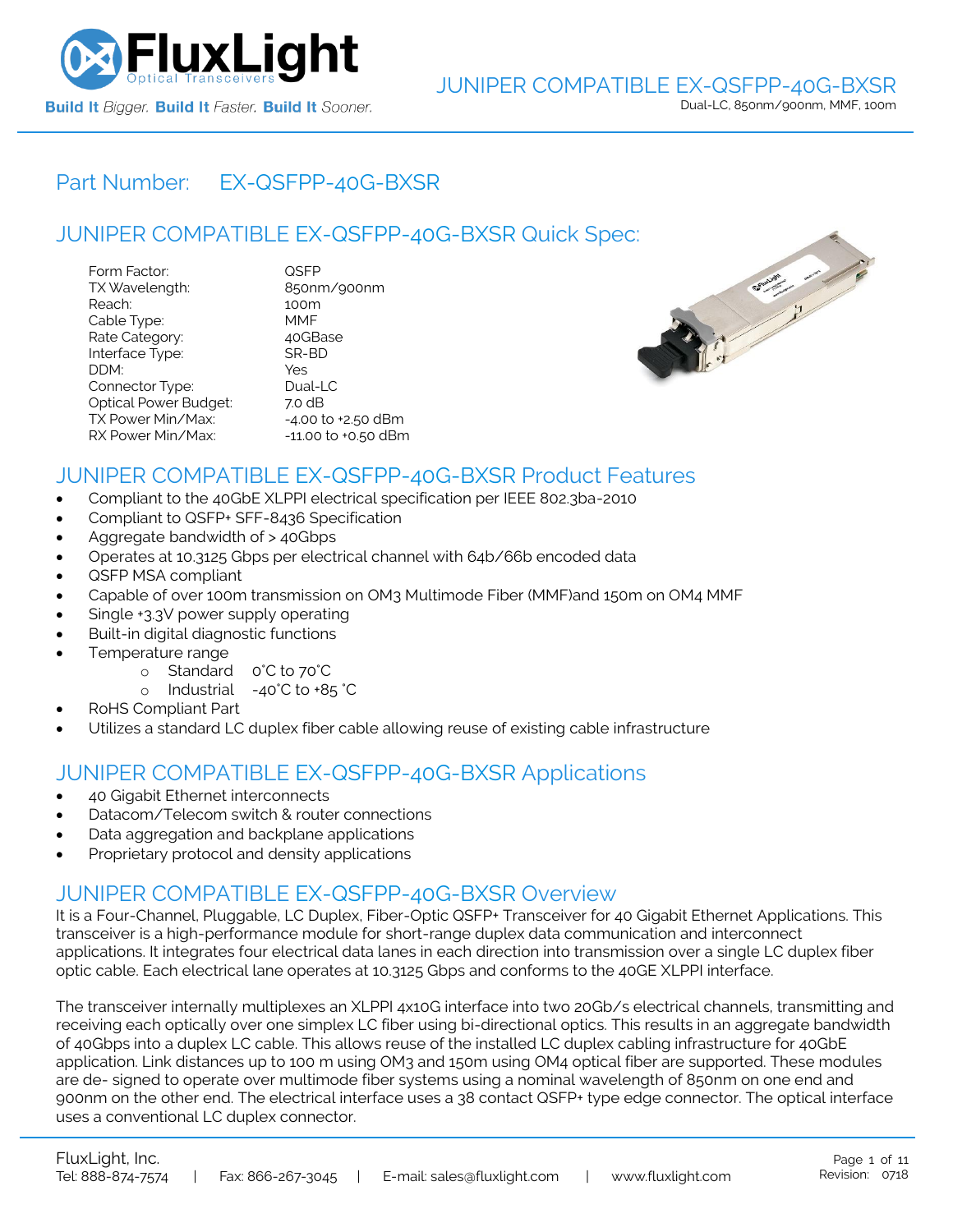



Transceiver Block Diagram

# Absolute Maximum Ratings

| <b>Parameter</b>      | <b>Symbol</b>  | <b>Min</b> | <b>Max</b> | <b>Unit</b> |
|-----------------------|----------------|------------|------------|-------------|
| Storage Temperature   | Ts             | $-40$      | +85        | $\hat{ }$   |
| <b>Supply Voltage</b> | $V_{c c T. R}$ | $-0.5$     | 4          |             |
| Relative Humidity     | RΗ             |            | 85         | $\%$        |

# Recommended Operating Conditions

| <b>Parameter</b>                      | <b>Symbol</b> | <b>Min</b> | Typ | <b>Max</b> | <b>Unit</b> |
|---------------------------------------|---------------|------------|-----|------------|-------------|
| Operating Case Temp (Standard)        | Тc            | O          |     | +70        | °С          |
| <b>Operating Case Temp (Standard)</b> | Tc            | $-40$      |     | +85        | °С          |
| Power Supply voltage                  | $V_{ccT.R}$   | 3.135      | 3.3 | 3.47       |             |
| <b>Supply Current</b>                 | lcc           |            |     | 1000       | mA          |
| Power dissipation                     | PD            |            |     | 3.5        | W           |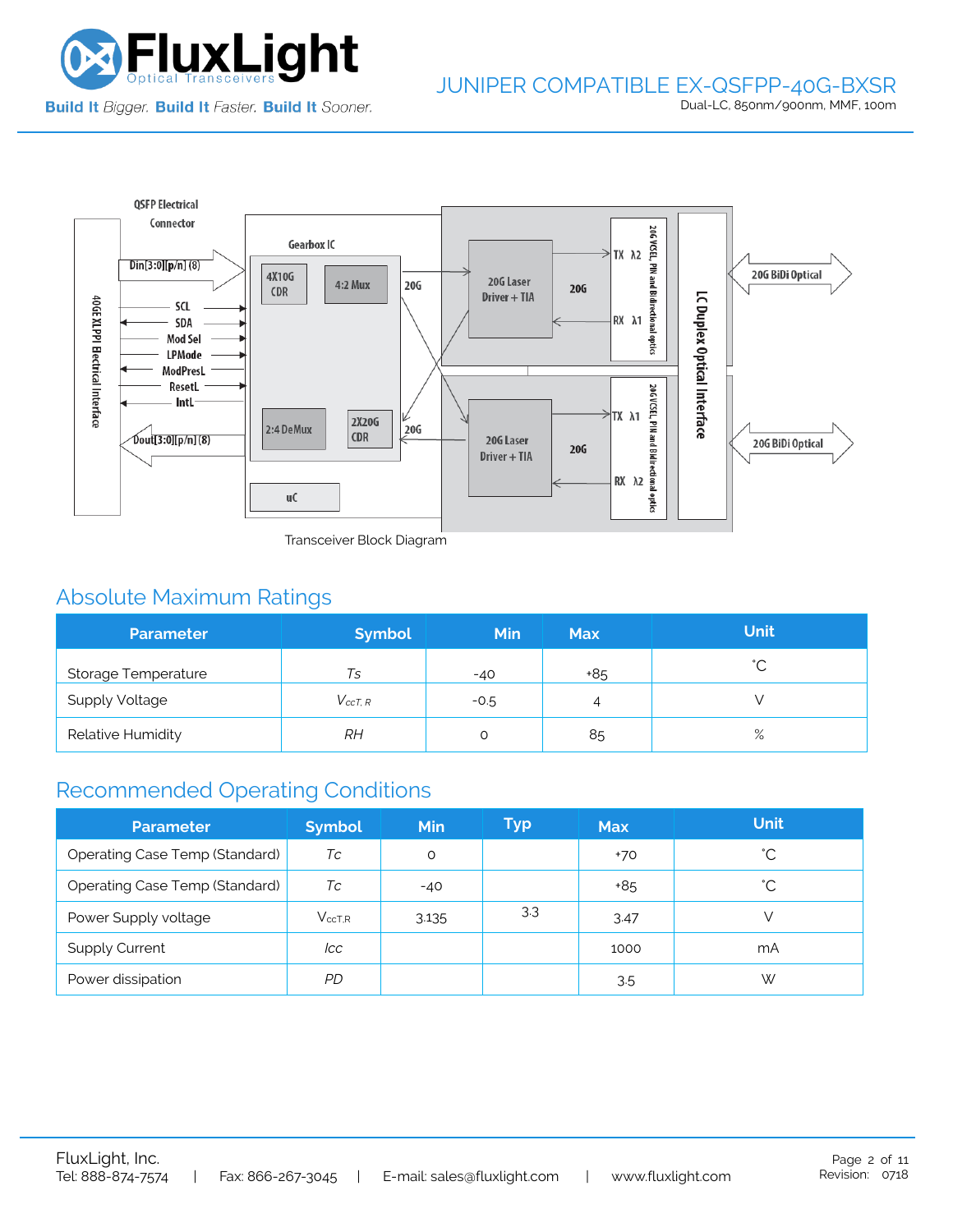

### JUNIPER COMPATIBLE EX-QSFPP-40G-BXSR Dual-LC, 850nm/900nm, MMF, 100m

#### Electrical Characteristics **(TOP = 0 to 70 °C, VCC = 3.13 to 3.47 Volts**

| $10P = 0$ to $70$ c, $0C = 3.13$ to $3.47$ votts<br><b>Parameter</b> |                          |         |                |            |              |  |  |  |
|----------------------------------------------------------------------|--------------------------|---------|----------------|------------|--------------|--|--|--|
|                                                                      |                          |         |                |            | <b>Note</b>  |  |  |  |
|                                                                      | $\blacksquare$           | 10.3125 | 11.2           | Gbps       |              |  |  |  |
|                                                                      | $\overline{\phantom{a}}$ | 2.5     | 3.5            | W          |              |  |  |  |
| <b>Icc</b>                                                           |                          | 0.75    | 1.0            | A          |              |  |  |  |
| VIH                                                                  | 2.0                      |         | <b>Vcc</b>     | $\vee$     |              |  |  |  |
| VIL                                                                  | $\circ$                  |         | 0.7            | $\vee$     |              |  |  |  |
| <b>TSK</b>                                                           |                          |         | 150            | Ps         |              |  |  |  |
|                                                                      |                          | 10      |                | Us         |              |  |  |  |
|                                                                      |                          |         | 100            | ms         |              |  |  |  |
|                                                                      |                          |         | 100            | ms         |              |  |  |  |
| <b>Transmitter</b>                                                   |                          |         |                |            |              |  |  |  |
|                                                                      | 0.3                      |         | $\overline{4}$ | $\vee$     | $\mathbf{1}$ |  |  |  |
|                                                                      | 15                       |         |                | mV         |              |  |  |  |
| VI                                                                   | 120                      |         | 1200           | mV         |              |  |  |  |
| ZIN                                                                  | 80                       | 100     | 120            |            |              |  |  |  |
| <b>DDJ</b>                                                           |                          |         | 0.1            | U          |              |  |  |  |
| TJ                                                                   |                          |         | 0.28           | U          |              |  |  |  |
|                                                                      |                          |         |                |            |              |  |  |  |
|                                                                      | 0.3                      |         | $\overline{4}$ | $\vee$     |              |  |  |  |
| Vo                                                                   |                          | 600     | 800            | mV         |              |  |  |  |
| Tr/Tf                                                                |                          |         | 35             | ps         | $\mathbf{1}$ |  |  |  |
| TJ                                                                   |                          |         | 0.7            | UI         |              |  |  |  |
| <b>DJ</b>                                                            |                          |         | 0.42           | U          |              |  |  |  |
|                                                                      | <b>Symbol</b>            | Min     | <b>Typ</b>     | <b>Max</b> | <b>Unit</b>  |  |  |  |

Note:

1.  $20~80%$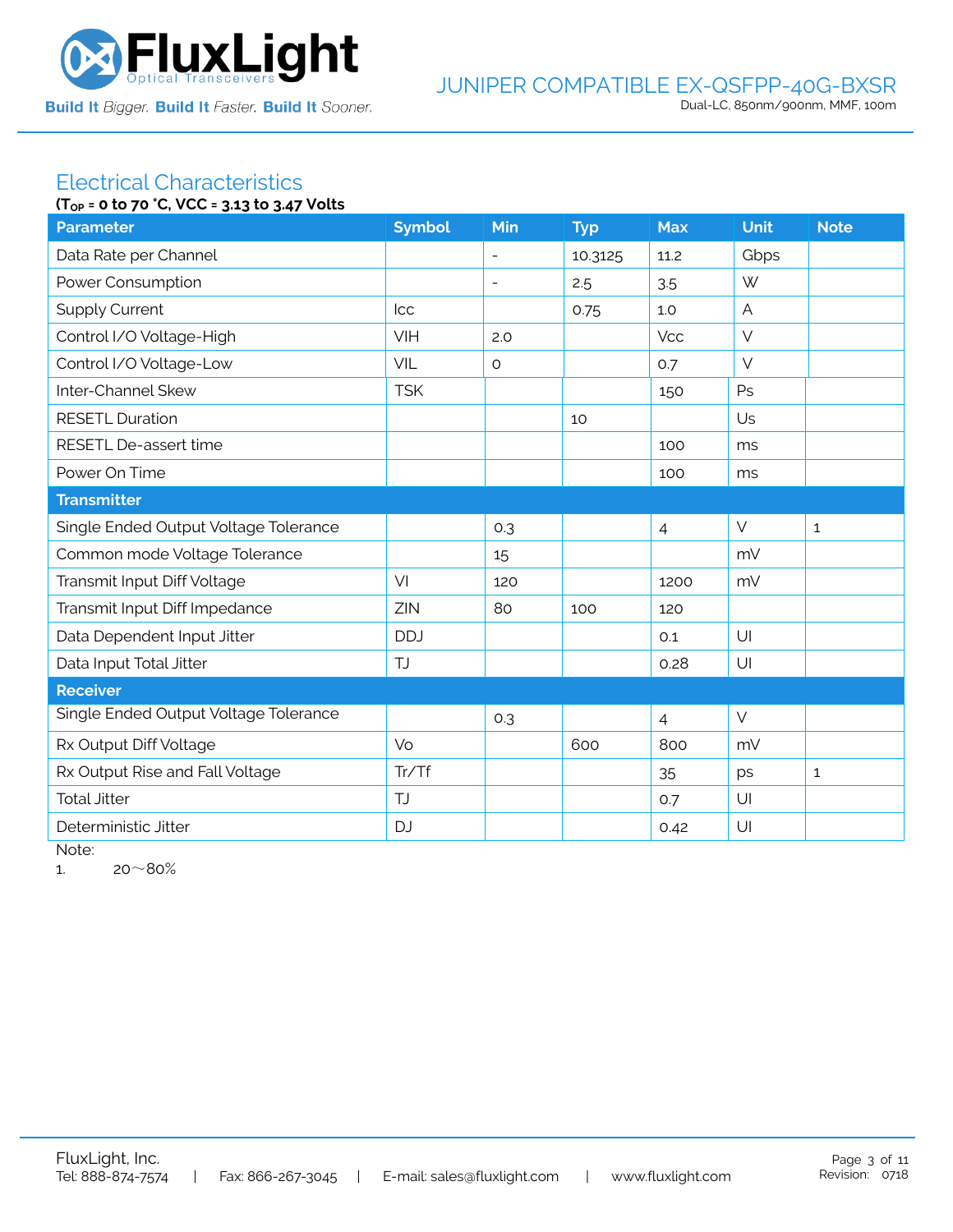

# Optical Parameters

### **(TOP = 0 to 70** °**C, VCC = 3.0 to 3.6 Volts)**

| <b>Parameter</b>                  | <b>Symbol</b>    | <b>Min</b> | <b>Typ</b> | <b>Max</b> | <b>Unit</b> | Ref.         |  |  |  |
|-----------------------------------|------------------|------------|------------|------------|-------------|--------------|--|--|--|
| <b>Transmitter</b>                |                  |            |            |            |             |              |  |  |  |
| Optical Wavelength CH1            | λ                | 832        | 850        | 868        | nm          |              |  |  |  |
| Optical Wavelength CH2            | λ                | 882        | 900        | 918        | nm          |              |  |  |  |
| RMS Spectral Width                | Pm               |            | 0.5        | 0.65       | nm          |              |  |  |  |
| Average Optical Power per Channel | Pavg             | $-4$       | $-2.5$     | $+5.0$     | dBm         |              |  |  |  |
| Laser Off Power Per Channel       | Poff             |            |            | $-30$      | dBm         |              |  |  |  |
| <b>Optical Extinction Ratio</b>   | ER               | 3.5        |            |            | dB          |              |  |  |  |
| Relative Intensity Noise          | Rin              |            |            | $-128$     | dB/HZ       | $\mathbf{1}$ |  |  |  |
| Optical Return Loss Tolerance     |                  |            |            | 12         | dB          |              |  |  |  |
| <b>Receiver</b>                   |                  |            |            |            |             |              |  |  |  |
| Optical Center Wavelength CH1     | λ                | 882        | 900        | 918        | nm          |              |  |  |  |
| Optical Center Wavelength CH2     | λ                | 832        | 850        | 868        | nm          |              |  |  |  |
| Receiver Sensitivity per Channel  | R                |            | $-11$      |            | dBm         |              |  |  |  |
| Maximum Input Power               | $P_{MAX}$        | $+0.5$     |            |            | dBm         |              |  |  |  |
| Receiver Reflectance              | Rrx              |            |            | $-12$      | dB          |              |  |  |  |
| LOS De-Assert                     | LOS <sub>D</sub> |            |            | $-14$      | dBm         |              |  |  |  |
| <b>LOS Assert</b>                 | LOS <sub>A</sub> | $-30$      |            |            | dBm         |              |  |  |  |
| LOS Hysteresis                    | LOS <sub>H</sub> | 0.5        |            |            | dB          |              |  |  |  |

Note

1. 12dB Reflection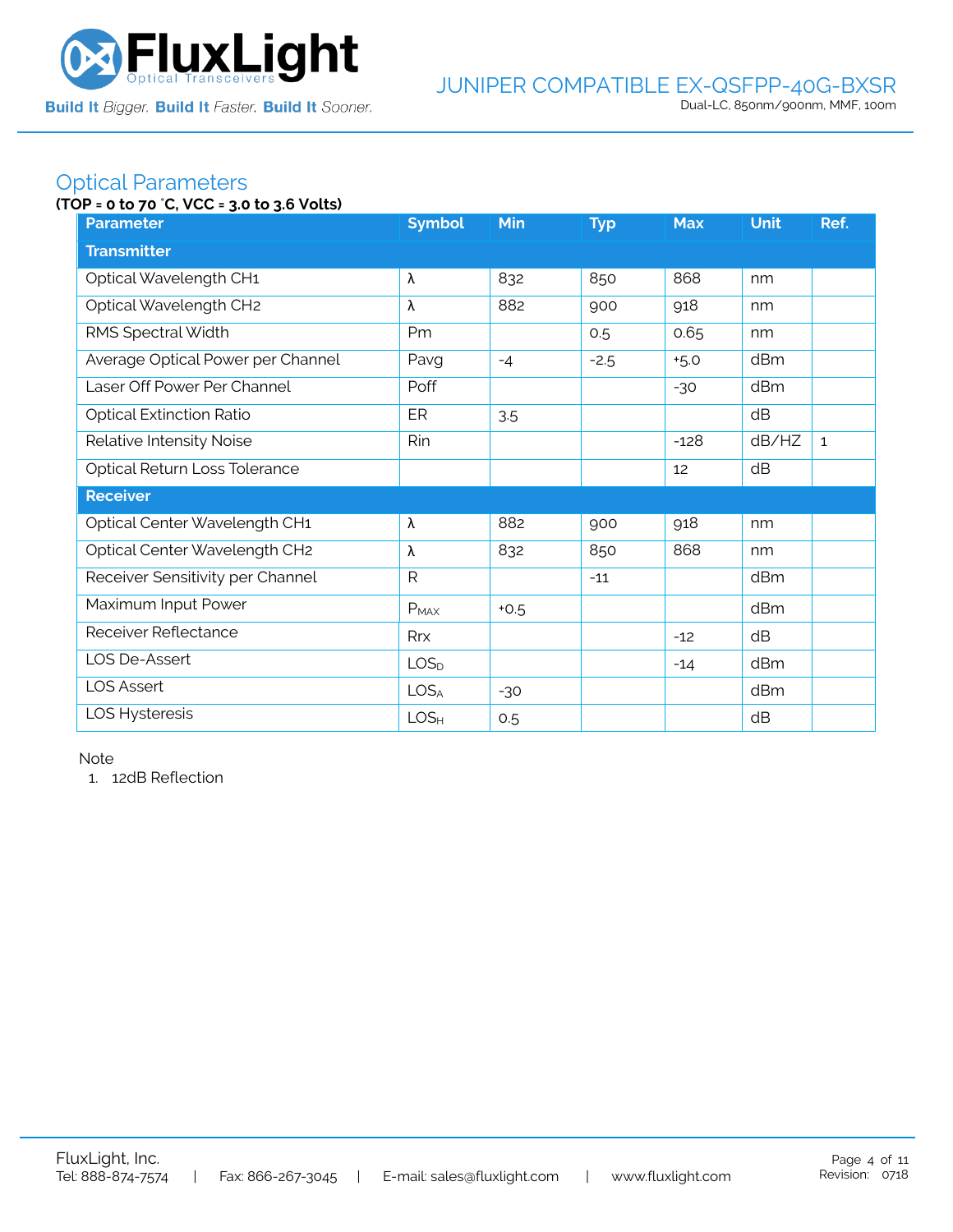

## Digitial Diagnostics Function

Digital diagnostics monitoring function is available on all QSFP+ SRBD. A 2-wire serial interface provides user to contact with module. The structure of the memory is shown in flowing. The memory space is arranged into a lower, single page, address space of 128 bytes and multiple upper address space pages. This structure permits timely access to addresses in the lower page, such as Interrupt Flags and Monitors. Less time critical time entries, such as serial ID information and threshold settings, are available with the Page Select function. The interface address used is A0xh and is mainly used for time critical data like interrupt handling in order to enable a one-time-read for all data related to an interrupt situation. After an interrupt, IntL, has been asserted, the host can read out the flag field to determine the affected channel and type of flag.

| <b>Byte Address</b> | <b>Description</b>                 | <b>Type</b> |
|---------------------|------------------------------------|-------------|
| 0                   | Identifier (1 Byte)                | Read Only   |
| $1 - 2$             | Status (2 Bytes)                   | Read Only   |
| $3 - 21$            | Interrupt Flags (31 bytes)         | Read Only   |
| $22 - 23$           | Module Monitors (12 Bytes)         | Read Only   |
| $34 - 81$           | Channel Monitors (48 bytes)        | Read Only   |
| 82-85               | Reserved (4 Bytes)                 | Read Only   |
| 86-97               | Control (12 Bytes)                 | Read/Write  |
| 98-99               | Reserved (2 Bytes)                 | Read/Write  |
| 100-106             | Module and Channel Masks (7 bytes) | Read/Write  |
| 107-118             | Reserved (12 Bytes)                | Read/Write  |
| 119-122             | Reserved (4 bytes)                 | Read/Write  |
| 123-126             | Reserved (4 bytes)                 | Read/Write  |
| 127                 | Page Select Byte                   | Read/Write  |
| 128-175             | Module Thresholds (48 bytes)       | Read Only   |
| 176-223             | Reserved (48 Bytes)                | Read Only   |
| 224-225             | Reserved (2 bytes)                 | Read Only   |
| 226-239             | Reserved (14 bytes)                | Read/Write  |
| 240-241             | Channel controls (2 Bytes)         | Read/Write  |
| 242-253             | Reserved (12 Bytes)                | Read/Write  |
| 254-256             | Reserved (2 bytes)                 | Read/Write  |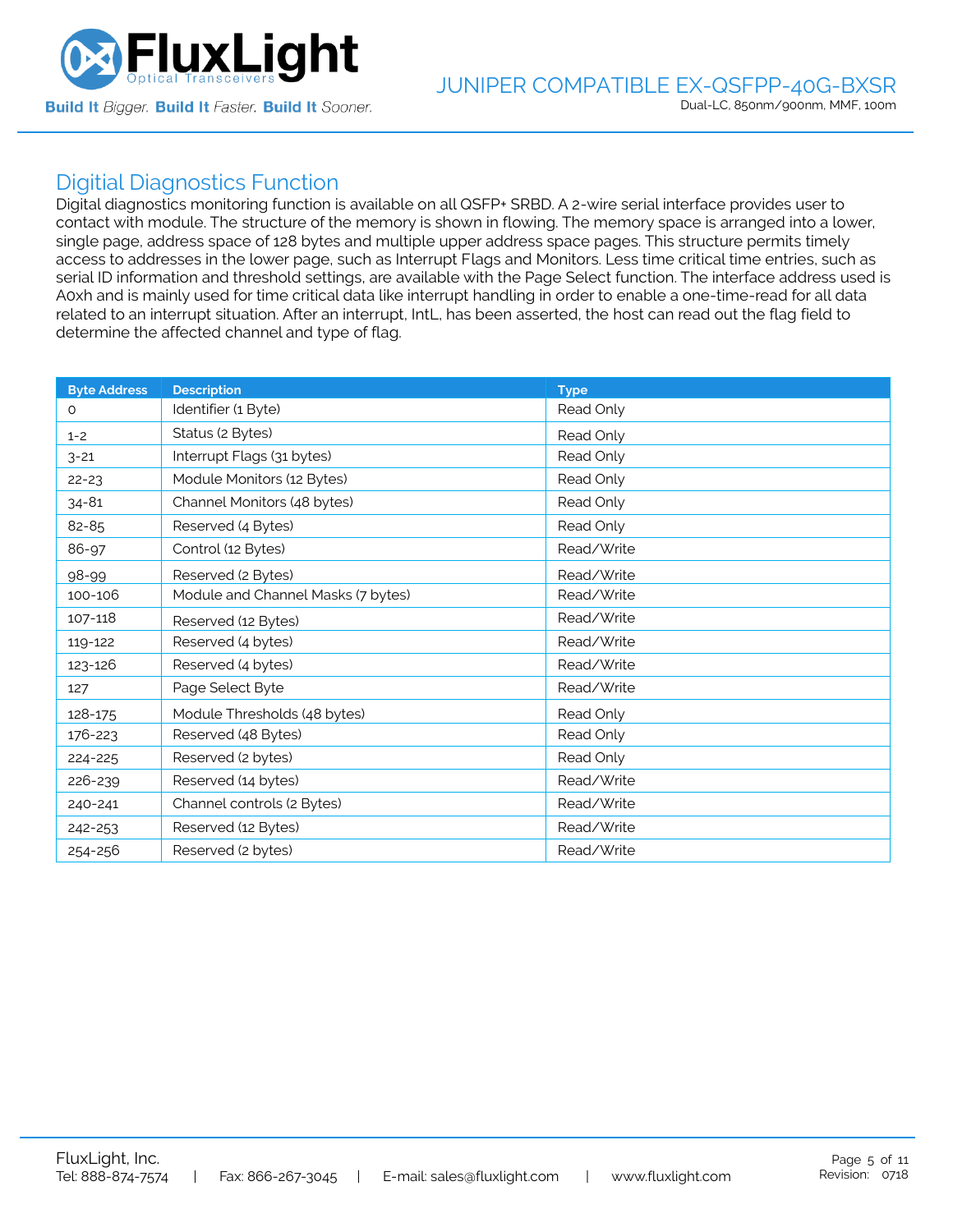



2-wire serial address, 1010000x (A0h)"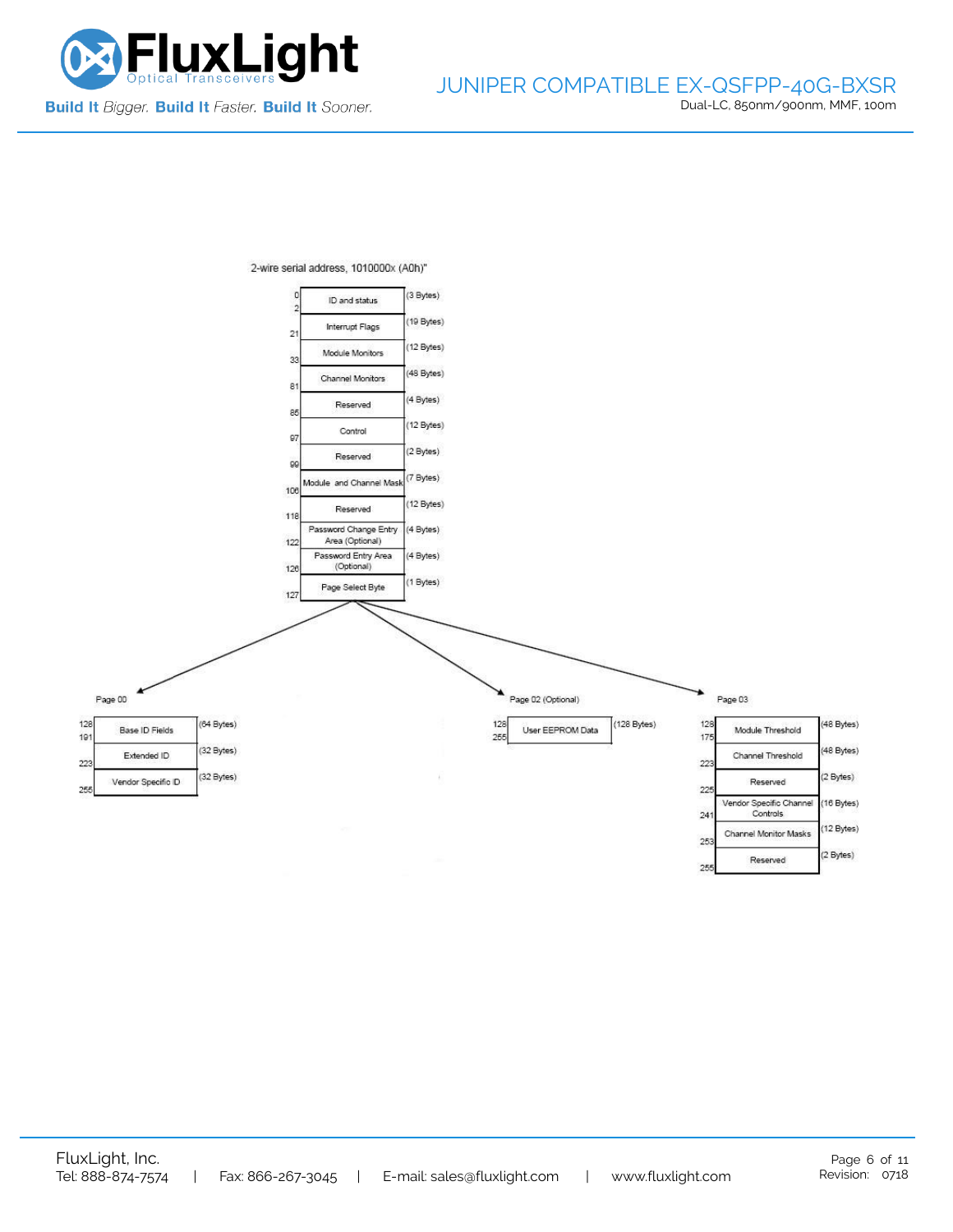

**Build It Bigger. Build It Faster. Build It Sooner.** 

| Address | Name                                    | Description                                                                                                       |
|---------|-----------------------------------------|-------------------------------------------------------------------------------------------------------------------|
| 128     | Identifier (1 Byte)                     | Identifier Type of serial transceiver                                                                             |
| 129     | Ext. Identifier (1 Byte)                | Extended identifier of serial transceiver                                                                         |
| 130     | Connector (1 Byte)                      | Code for connector type                                                                                           |
| 131-138 | Transceiver (8 Bytes)                   | Code for electronic compatibility or optical compatibility                                                        |
| 139     | Encoding (1 Byte)                       | Code for serial encoding algorithm                                                                                |
| 140     | BR, nominal (1 Byte)                    | Nominal bit rate, units of 100 Mbits/s                                                                            |
| 141     | Extended RateSelect Compliance (1 Byte) | Tags for Extended RateSelect compliance                                                                           |
| 142     | Length SMF (1 Byte)                     | Link length supported for SM fiber in km                                                                          |
| 143     | Length E-50 um (1 Byte)                 | Link length supported for EBW 50/125 um fiber, units of 2 m                                                       |
| 144     | Length 50 um (1 Byte)                   | Link length supported for 50/125 um fiber, units of 1 m                                                           |
| 145     | Length 62.5 um (1 Byte)                 | Link length supported for 62.5/125um fiber, units of 1 m                                                          |
| 146     | Length copper (1 Byte)                  | Link length supported for copper, units of 1 m                                                                    |
| 147     | Device Tech (1 Byte)                    | Device technology                                                                                                 |
| 148-163 | Vendor name (16 Bytes)                  | QSFP vendor name (ASCII)                                                                                          |
| 164     | Extended Transceiver (1 Byte)           | Extended Transceiver Codes for InfiniBand <sup>T</sup>                                                            |
| 165-167 | Vendor OUI (3 Bytes)                    | QSFP vendor IEEE vendor company ID                                                                                |
| 168-183 | Vendor PN (16 Bytes)                    | Part number provided by QSFP vendor (ASCII)                                                                       |
| 184-185 | Vendor rev (2 Bytes)                    | Revision level for part number provided by vendor (ASCII)                                                         |
| 186-187 | Wavelength (2 Bytes)                    | Nominal laser wavelength (Wavelength = value / 20 in nm)                                                          |
| 188-189 | Wavelength Tolerance (2 Bytes)          | Guaranteed range of laser wavelength (+/- value) from Nominal wavelength<br>(Wavelength Tol. = value / 200 in nm) |
| 190     | Max Case Temp (1 Byte)                  | Maximum Case Temperature in Degrees C                                                                             |
| 191     | CC_BASE (1 Byte)                        | Check code for Base ID fields (addresses 128-190)                                                                 |
| 192-195 | Options (4 Bytes)                       | Rate Select, TX Disable, TX Fault, LOS                                                                            |
| 196-211 | Vendor SN (16 Bytes)                    | Serial number provided by vendor (ASCII)                                                                          |
| 212-219 | Date code (8 Bytes)                     | Vendor's manufacturing date code                                                                                  |
| 220     | Diagnostic Monitoring Type (1 Byte)     | Indicates which type of diagnostic monitoring is implemented                                                      |
| 221     | Enhanced Options (1 Byte)               | Indicates which optional enhanced features are implemented                                                        |
| 222     | Reserved (1 Byte)                       | Reserved                                                                                                          |
| 223     | CC_EXT                                  | Check code for the Extended ID Fields (addresses 192-222)                                                         |
| 224-255 | Vendor Specific (32 Bytes)              | Vendor Specific EEPROM                                                                                            |

Page02 is User EEPROM and its format decided by user.

The detail description of low memory and page00.page03 upper memory please see SFF-8436 document.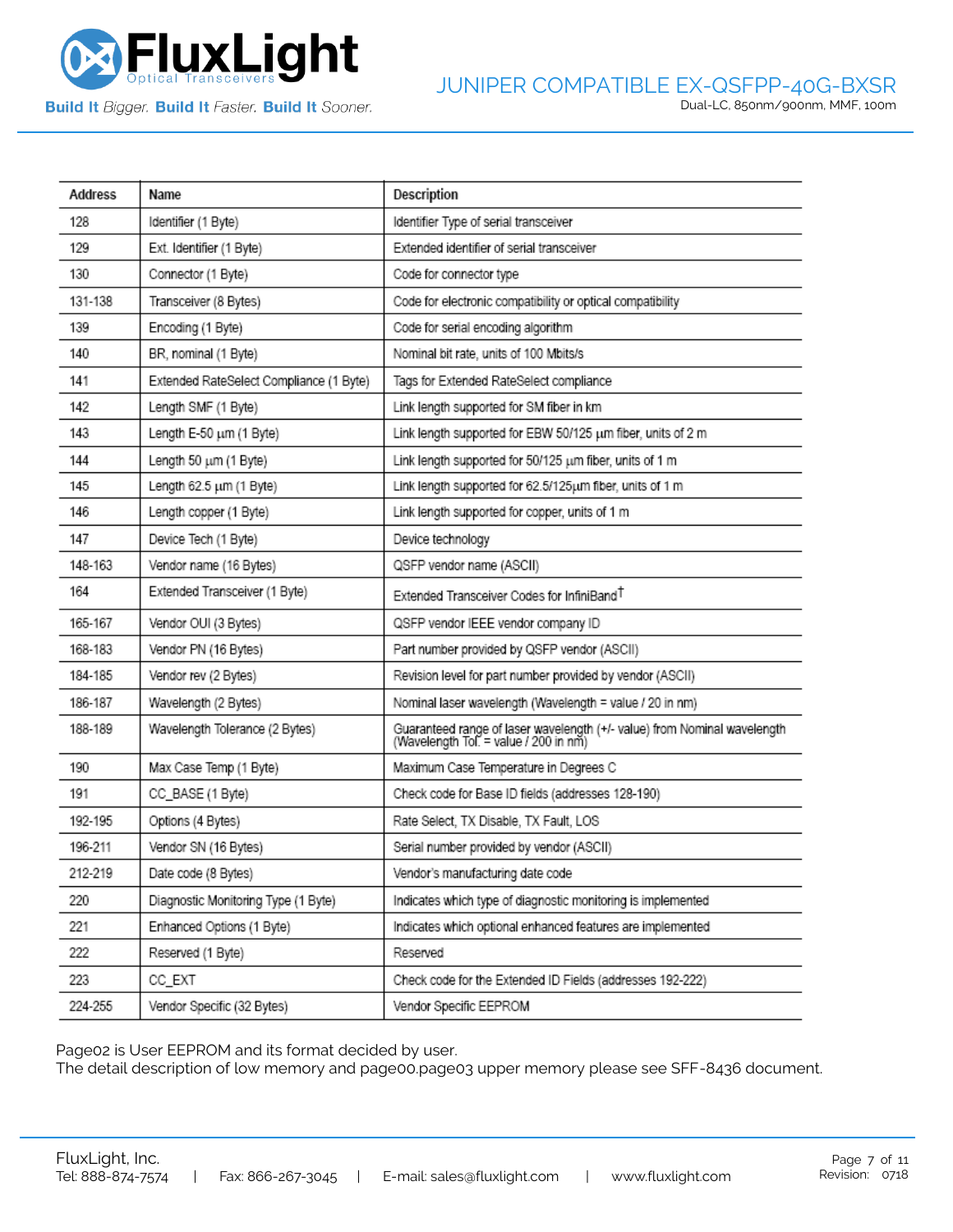

# Timing for Soft Control and Status Functions

| <b>Parameter</b>                                  | <b>Symbol</b> | <b>Max</b>     | <b>Unit</b> | <b>Conditions</b>                                                                                                                                                             |
|---------------------------------------------------|---------------|----------------|-------------|-------------------------------------------------------------------------------------------------------------------------------------------------------------------------------|
| <b>Initialization Time</b>                        | t_init        | 2000           | ms          | Time from power on1, hot plug or rising edge of<br>Reset until the module is fully functional2                                                                                |
| Reset Init Assert Time                            | t_reset_init  | $\overline{c}$ | $\mu s$     | A Reset is generated by a low level longer than<br>the minimum reset pulse time present on the<br>ResetL pin.                                                                 |
| Serial Bus Hardware<br>Ready Time                 | t_serial      | 2000           | ms          | Time from power on1 until module responds to<br>data transmission over the 2-wire serial bus                                                                                  |
| Monitor Data Ready<br>Time                        | t_data        | 2000           | ms          | Time from power on1 to data not ready, bit 0 of<br>Byte 2, deasserted and IntL asserted                                                                                       |
| <b>Reset Assert Time</b>                          | t_reset       | 2000           | ms          | Time from rising edge on the ResetL pin until<br>the module is fully functional2                                                                                              |
| <b>LPMode Assert Time</b>                         | ton_LPMode    | 100            | $\mu s$     | Time from assertion of LPMode (Vin:LPMode<br>=Vih) until module power consumption enters<br>lower Power Level                                                                 |
| IntL Assert Time                                  | ton_IntL      | 200            | ms          | Time from occurrence of condition triggering<br>IntL until Vout:IntL = Vol                                                                                                    |
| IntL Deassert Time                                | toff_IntL     | 500            | $\mu s$     | toff_IntL 500 µs Time from clear on read3<br>operation of associated flag until Vout:IntL = Voh.<br>This includes deassert times for Rx LOS, Tx Fault<br>and other flag bits. |
| Rx LOS Assert Time                                | ton_los       | 100            | ms          | Time from Rx LOS state to Rx LOS bit set and<br>IntL asserted                                                                                                                 |
| Flag Assert Time                                  | ton_flag      | 200            | ms          | Time from occurrence of condition triggering<br>flag to associated flag bit set and IntL asserted                                                                             |
| Mask Assert Time                                  | ton_mask      | 100            | ms          | Time from mask bit set4 until associated IntL<br>assertion is inhibited                                                                                                       |
| Mask De-assert Time                               | toff_mask     | 100            | ms          | Time from mask bit cleared4 until associated<br>IntlL operation resumes                                                                                                       |
| ModSelL Assert Time                               | ton_ModSelL   | 100            | μs          | Time from assertion of ModSelL until module<br>responds to data transmission over the 2-wire<br>serial bus                                                                    |
| <b>ModSelL Deassert Time</b>                      | toff_ModSelL  | 100            | $\mu s$     | Time from deassertion of ModSelL until the<br>module does not respond to data transmission<br>over the 2-wire serial bus                                                      |
| Power_over-ride or<br>Power-set Assert Time       | ton_Pdown     | 100            | ms          | Time from P_Down bit set 4 until module power<br>consumption enters lower Power Level                                                                                         |
| Power_over-ride or<br>Power-set De-assert<br>Time | toff_Pdown    | 300            | ms          | Time from P_Down bit cleared4 until the<br>module is fully functional3                                                                                                        |

#### **Note**:

1. Power on is defined as the instant when supply voltages reach and remain at or above the minimum specified value.

- 2. Fully functional is defined as IntL asserted due to data not ready bit, bit 0 byte 2 de-asserted.
- 3. Measured from falling clock edge after stop bit of read transaction.
- 4. Measured from falling clock edge after stop bit of write transaction.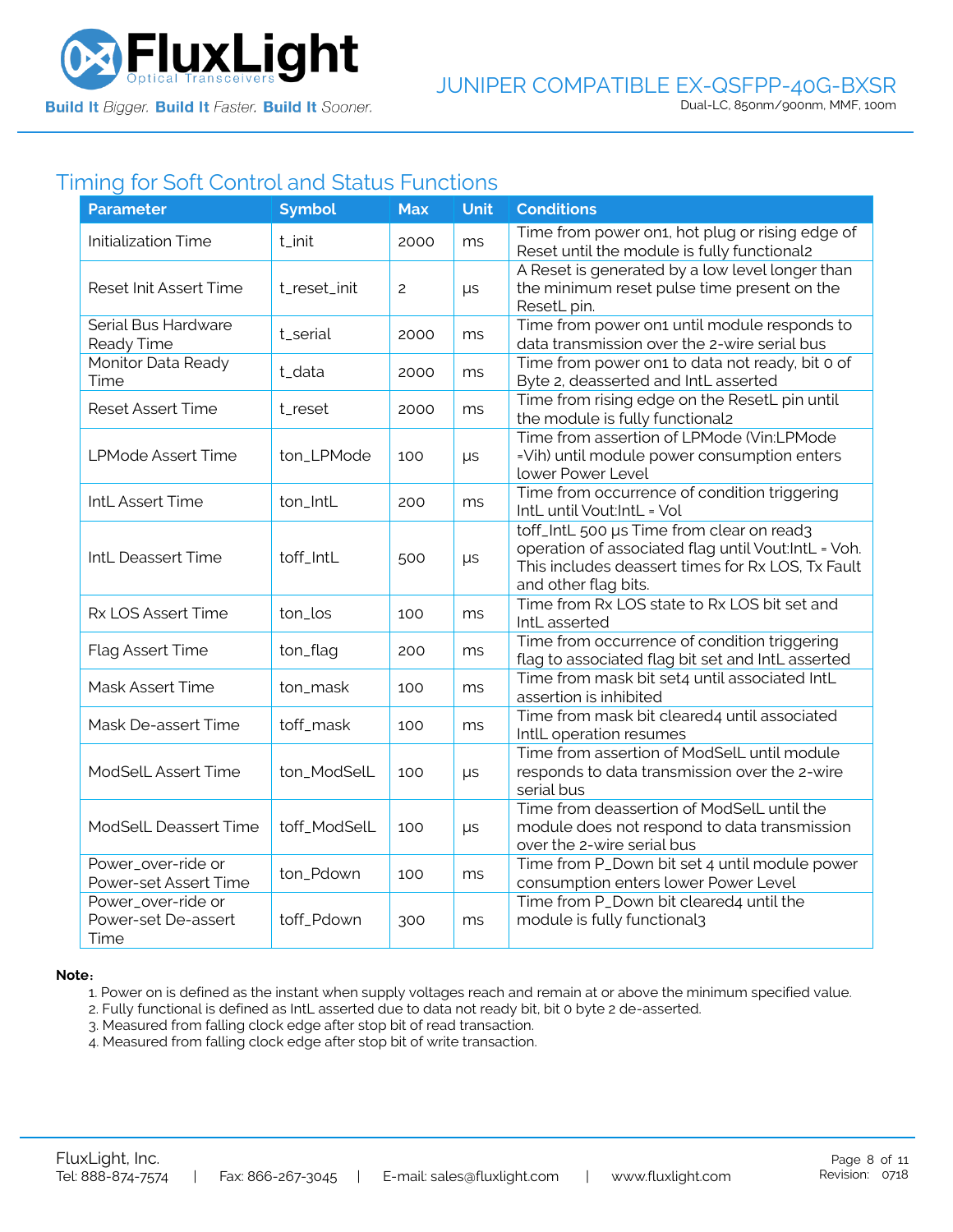

# PIN Assignment and Function Definitions

PIN Assignment



**Diagram of Host Board Connector Block Pin Numbers and Name**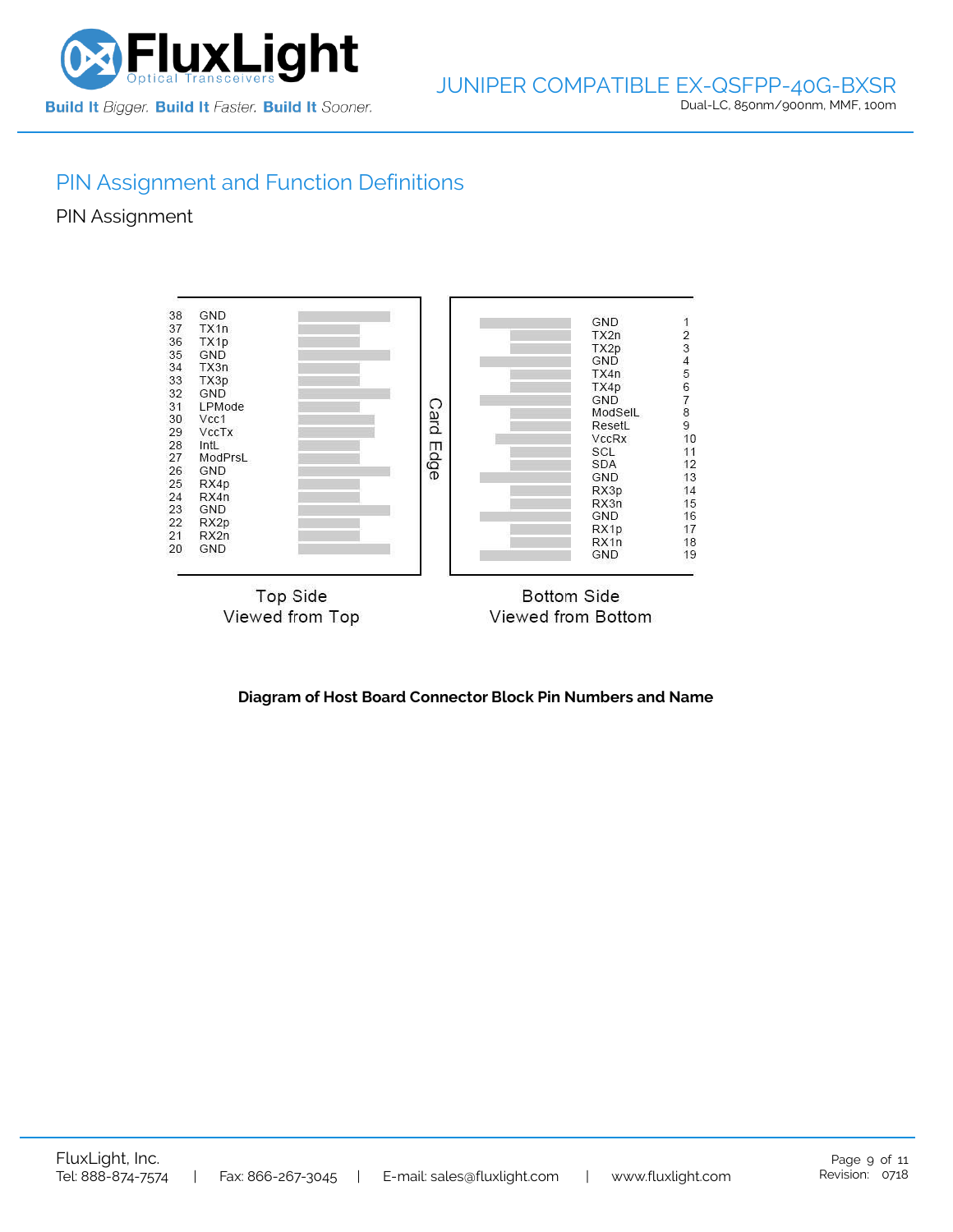

Build It Bigger. Build It Faster. Build It Sooner.

### JUNIPER COMPATIBLE EX-QSFPP-40G-BXSR Dual-LC, 850nm/900nm, MMF, 100m

# Pin Description

| Pin | Logic      | <b>Symbol</b>     | Name/Description                     | Ref.           |
|-----|------------|-------------------|--------------------------------------|----------------|
| 1   |            | <b>GND</b>        | Ground                               | $\mathbf{1}$   |
| 2   | CML-I      | Tx2n              | Transmitter Inverted Data Input      |                |
| 3   | CML-I      | Tx <sub>2p</sub>  | Transmitter Non-Inverted Data output |                |
| 4   |            | <b>GND</b>        | Ground                               | $\mathbf{1}$   |
| 5   | CML-I      | Tx4n              | Transmitter Inverted Data Output     |                |
| 6   | CML-I      | Tx4p              | Transmitter Non-Inverted Data Output |                |
| 7   |            | <b>GND</b>        | Ground                               | $\mathbf{1}$   |
| 8   | LVTTL-I    | ModSelL           | Module Select                        |                |
| 9   | LVTTL-I    | ResetL            | Module Reset                         |                |
| 10  |            | <b>VccRx</b>      | +3.3V Power Supply Receiver          | $\overline{c}$ |
| 11  | LVCMOS-I/O | <b>SCL</b>        | 2-Wire Serial Interface Clock        |                |
| 12  | LVCMOS-I/O | <b>SDA</b>        | 2-Wire Serial Interface Data         |                |
| 13  |            | <b>GND</b>        | Ground                               | 1              |
| 14  | CML-O      | Rx3p              | Receiver Inverted Data Output        |                |
| 15  | CML-O      | Rx3n              | Receiver Non-Inverted Data Output    |                |
| 16  |            | <b>GND</b>        | Ground                               | 1              |
| 17  | CML-O      | Rx1p              | Receiver Inverted Data Output        |                |
| 18  | CML-O      | Rx1n              | Receiver Non-Inverted Data Output    |                |
| 19  |            | <b>GND</b>        | Ground                               | $\mathbf{1}$   |
| 20  |            | <b>GND</b>        | Ground                               | 1              |
| 21  | CML-O      | Rx2n              | Receiver Inverted Data Output        |                |
| 22  | CML-O      | Rx <sub>2</sub> p | Receiver Non-Inverted Data Output    |                |
| 23  |            | <b>GND</b>        | Ground                               | 1              |
| 24  | CML-O      | Rx4n              | Receiver Inverted Data Output        |                |
| 25  | CML-O      | Rx4p              | Receiver Non-Inverted Data Output    |                |
| 26  |            | <b>GND</b>        | Ground                               | 1              |
| 27  | LVTTL-O    | ModPrsL           | Module Present                       |                |
| 28  | LVTTL-O    | IntL              | Interrupt                            |                |
| 29  |            | <b>VccTx</b>      | +3.3V Power Supply Transmitter       | $\mathbf{2}$   |
| 30  |            | Vcc1              | +3.3V Power Supply                   | $\overline{c}$ |
| 31  | LVTTL-I    | LPMode            | Low Power Mode                       |                |
| 32  |            | <b>GND</b>        | Ground                               | $\mathbf{1}$   |
| 33  | CML-I      | Tx3p              | Transmitter Inverted Data Output     |                |
| 34  | CML-I      | Tx3n              | Transmitter Non-Inverted Data Output |                |
| 35  |            | <b>GND</b>        | Ground                               | $\mathbf{1}$   |
| 36  | CML-I      | Tx <sub>1</sub> p | Transmitter Inverted Data Output     |                |
| 37  | $CML-I$    | Tx1n              | Transmitter Non-Inverted Data Output |                |
| 38  |            | <b>GND</b>        | Ground                               | $\mathbf{1}$   |

#### **Notes:**